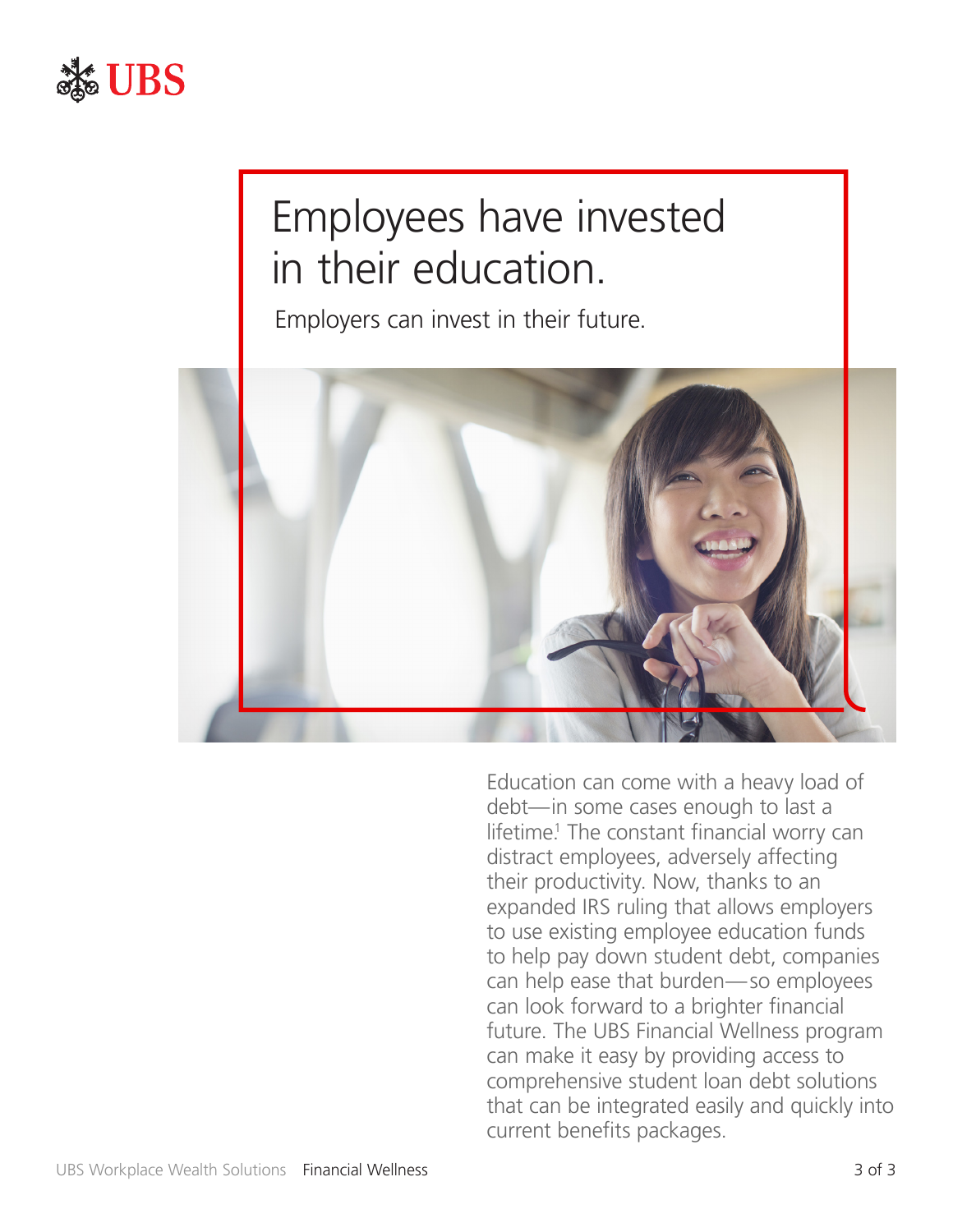### What's new about helping employees pay for education-related expenses?

Previously, employers could make tax-free contributions toward employees' tuition, fees and books. But the 2020 Consolidated Appropriations Act expanded the definition of eligible education expenses to include existing student debt.

The ruling allows employers to offer each qualified employee up to \$5,250 of tax-free contributions annually to directly pay down the employee's student loan debt. This repayment option is currently only available through December 31, 2025, with the potential to be renewed in the future.

of employees with student loan debt are willing to commit at least five years to employees with student loan debt are<br> **86%** willing to commit at least five years to<br>
employers offering repayment solutions<sup>2</sup>

#### How employers can benefit

Helping employees achieve financial well-being is proven to generate loyalty and increase productivity. In addition, it can help attract and retain key talent. And that's particularly true when it comes to student loan repayment solutions.

Two-thirds of student debt is held by women and people of color,<sup>3</sup> so offering student loan repayment solutions can boost company diversity, equity and inclusion initiatives.

Lastly, providing this benefit could mean tax savings of up to 10%, depending on the state where the company is located.4

of applicants are likely to be attracted to an employer offering student loan repayment solutions $5$ 

#### Why employees need help

Student loan debt is one of the primary financial challenges facing today's American workers. Consider these facts:

- Nearly 70% of new workers carry some sort of student debt,<sup>6</sup> totaling close to \$1.6 trillion across the United States<sup>7</sup>
- 84% of employees—across all ages—say it's the number one reason they don't participate in workplace retirement savings programs<sup>8</sup>
- Graduates with excessive student debt are about twice as likely to delay getting married, having children and buying a home as students who graduate with no debt<sup>9</sup>



Employees need—and are seeking—help. Now you can make a difference, both to them and to your company.

of workers believe that companies have a responsibility to help them achieve high **10%** of workers believe that com<br>a responsibility to help then<br>levels of financial wellness<sup>10</sup>